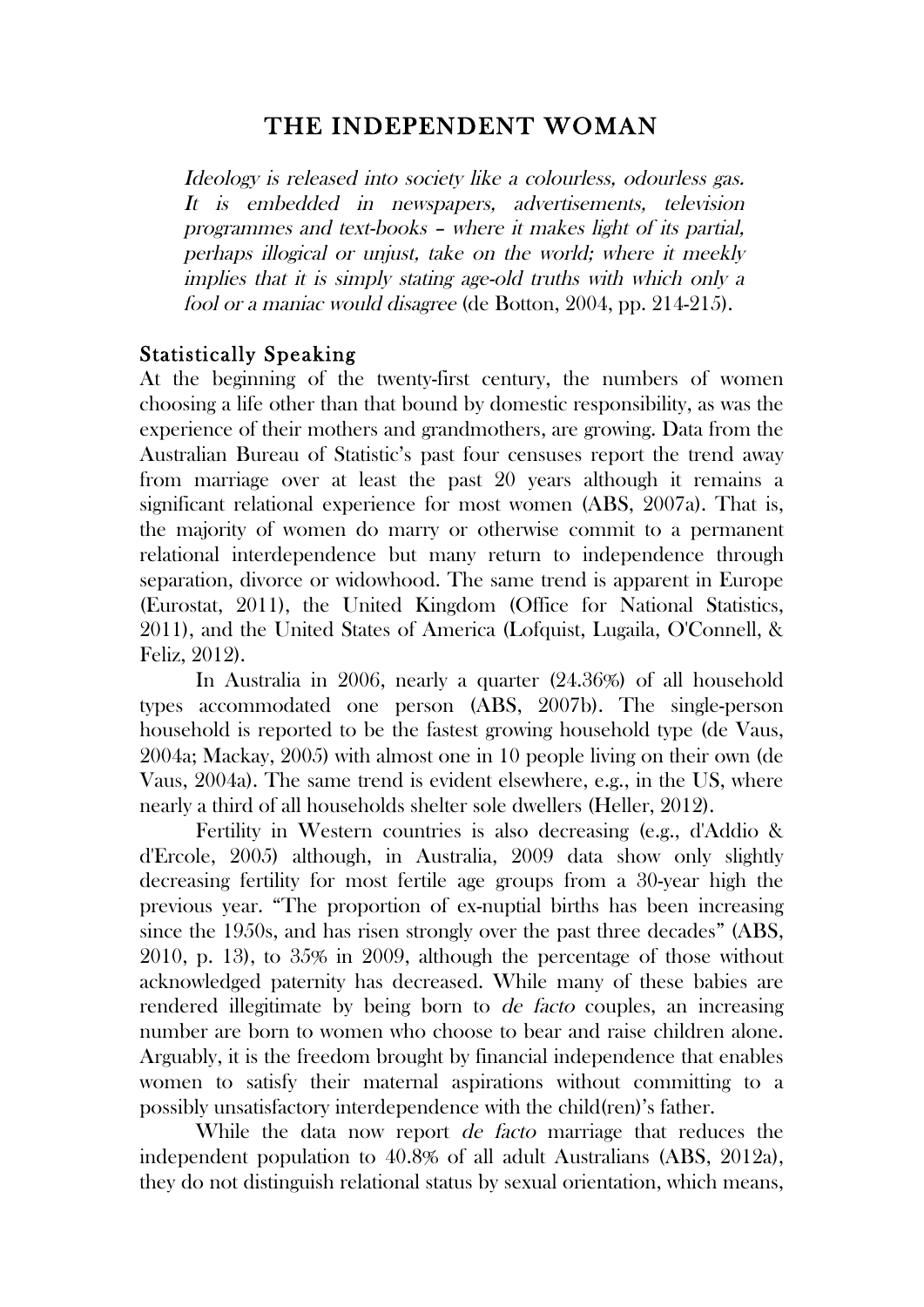unfortunately for clearer delineation of women's lives, that homo-, bisexual experience is lost through aggregation with the heterosexual into one population.

## Ideologically Speaking

To quote Vaclav Havel (1991) "The primary excusatory function of ideology… is to provide people, both as victims and pillars of the… system, with the illusion that the system is in harmony with the human order and the order of the universe" (in Jost & Hunyady, 2003, pp. 111-112).

Ideologies are fundamental organisational systems that structure our social worlds. They are sociocognitive, social, discursive constructs embedded in notions of morality about good and bad, right and wrong that determine the acceptability or otherwise of beliefs, behaviours, attitudes and values (van Dijk, 1995). "They are more or less egalitarian and oriented towards minimising or maximising differences and reducing or encouraging society's status and power hierarchies" (Nafstad, Blakar, Carlquist, Phelps, & Rand-Hendriksen, 2007, p. 315). Put quite bluntly, "the ideas of the ruling class are in every epoch the ruling ideas, i.e., the class which is the ruling material force of society, is at the same time its ruling intellectual force" (Marx & Engels, 2002, p. 48). Often characterised as "false consciousness" (Mills, 1997), ideologies structure our reality, imposing meaning on our social environments (Moscovici & Duveen, 2000).

The ubiquity of power-based ideology legitimises inequality, serving, it is suggested, a palliative function for those disadvantaged by their status (because it is "natural") as, at the same time, it rationalises the privilege of the advantaged (Jost & Hunyady, 2003). Yet, precisely because it is a social construct, ideology is not necessarily fixed for all time. Political, economic and social systems evolve; in the past decades communism, for example, has been replaced by adapted free market principles in Russia and China and the shaky foundations of globalisation have become apparent, attracting increasing protest within major participating nations from activists who prefer to think they live in a society rather than an economy.

Patriarchy. The sheer size of the independent female population, you would think, might normalise independence as a valid social condition. Instead, public discourse constructs them as deficient, even while achieving in the public sphere, because they live outside an ideologically-mandated nuclear family model.

The dominance of man over woman (and child) as head of a family, a community, a country and the divine has had ideological legitimacy, in the societies from which Western culture grew, since pre-historic times.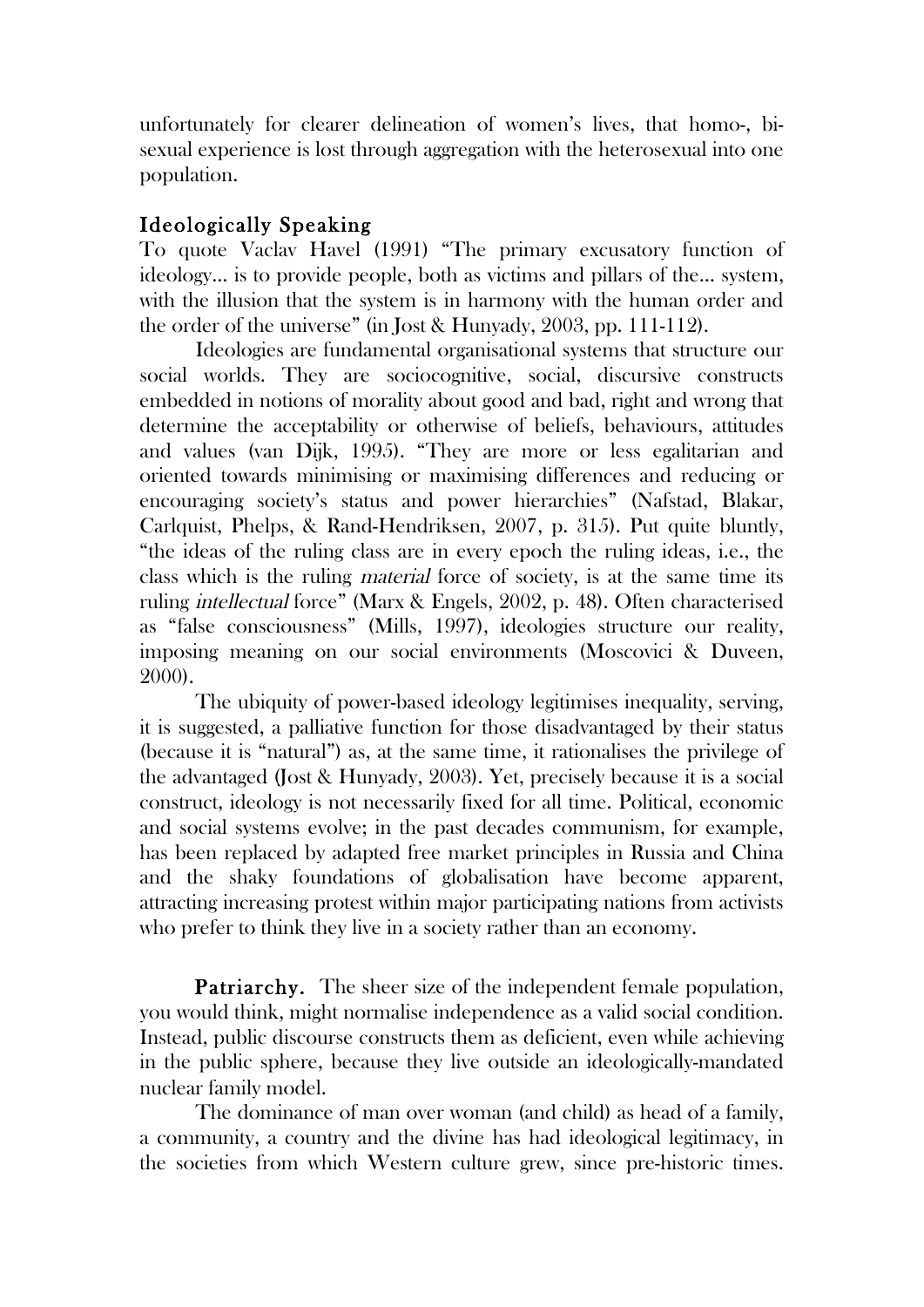Inextricably linked with the accumulation and protection of wealth and power, the patriarchal system is predicated on masculine qualities of physical strength and bellicosity (Armstrong, 1993; Taylor et al., 2000) that define the feminine as the subjectable Other. While class plays a major role in individual men's access to valued resources, gender affords men at all tiers of the social structure status over women (Hepburn, 2003; Pollert, 1996).

Of major concern to patriarchy has been the management of women's fertility (Rowbotham, 1999) so that man's labour and its rewards benefit his bloodline rather than that of another man. To maximise exclusivity of access to a woman's procreative potential, the fundamental unit of social organisation across millennia has been the family. While women may have had varying degrees of social independence and influence in a patriarchal family structure, sexual freedom was never an option. This was particularly so in societies where marriage was an alliance between families of the ruling, craft or merchant classes; that is, where women were commodified for gainful exchange. In such a social structure, women who are unmarried – especially those who do not want to marry – are anomalous, even regarded with fear and hostility by those for whom marriage, or at least conventional sexual attachment, has high ideological value (Mitterauer & Sieder, 1982).

The family is afforded normative status through institutionalised public and corporate policy, reinforced by mechanisms of transmitting popular culture such as the news media, advertising, film, television, music and literature (Amador & Kiersky, 1998; C. Anderson, Stewart, & Dimidjian, 1994; Barnett & Hyde, 2001; Chandler, 1991; Chasteen, 1994; DePaulo, 2007; Schwartzberg, Berliner, & Jacob, 1995; Stein, 1976; Whiteley, 2000). In recent decades, the family model has been allowed some flexibility to accommodate increased rates of informal (de facto) marriage and blending of households as parents divorce and remarry. However, the model remains the aspirational template, latterly also for the homosexually interdependent, underpinned by norms of romance and pair-bonding.

Marriage has been described as "a vow of togetherness" (Scruton, 2006, p. 19), the purpose of which is to ensure social reproduction, the socialising of children, and the transmission of social capital. Based in heterosexual desire, it regulates sexual expression, fosters the accumulation of property (Lantz, 1982) and is suggested to have a civilising effect on men who otherwise may exhibit dangerous antisocial behaviours that threaten the social order (Wilcox, 2006). In an argument for the institution of marriage, Wilcox (2006) noted that the married in the United States enjoy more than 1,000 rights and benefits denied to the unmarried. His explanation for its weakened popularity is that availability of contraception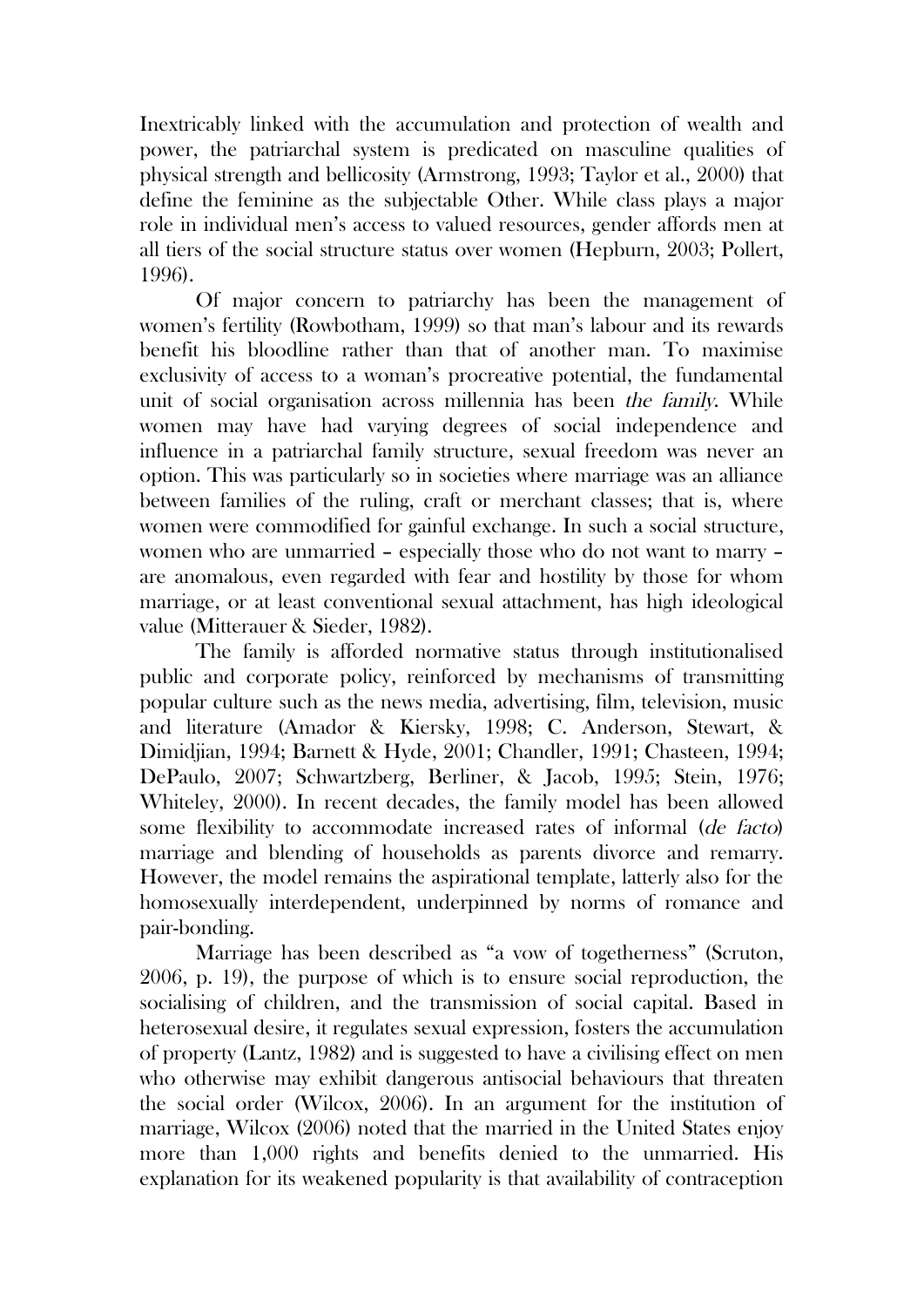has reduced the role of marriage as the only acceptable avenue for sexual activity.

The family is thought to be the repository of all social, emotional and intellectual gratification, the site of the perfect romantic relationship promising emotional warmth and stability, and the source of financial and societal security (Bickerton, 1983; Chandler, 1991; H. James, 2006; Langford, 1999; Penman & Stolk, 1983; Schwartzberg, et al., 1995). Yet, despite its ideological dominance, anxiety about the family is constant and protection of its status fierce although it might be more accurate to locate the anxiety in perceived threat to patriarchy. While contemporary marriage, or less formal romantic union, is framed and desired as an allembracing partnership, it is a patriarchal presence in that partnership that affords the status. To be otherwise successful, including with child-rearing, does not have the same value if achieved outside the patriarchal model. Indeed, a family unit containing dependent children that is without a male and female adult dyad is thought inherently flawed (Hepburn, 2003; Scruton, 2006).

The price of independence. Concomitant with privileging the couple has been disadvantaging those living outside its catchment. For example, policy privileging couples and families includes taxation and superannuation concessions and family benefit support that has been described as "a huge transfer of income from people without children to those with children" (Uren & Colman, 2005, p. 19). In Australia, these include family tax benefits, child care benefits, child care rebate, a baby bonus, a large-family supplement, and a multiple birth allowance, although it should be noted these many of these benefits are available to singleparent families. A survey of household income and labour dynamics in Australia (HILDA) reported that couples are least likely to experience poverty; with categories of independent households shown to be most at risk (Headey & Warren, 2008). Working-age lone-person households receive comparatively little financial assistance and a higher percentage of independent working-age women than men were income poor, their situation showing the least improvement between the 2001-2005 comparison years. The elderly and lone mothers, who might be heading a family but whose doing so outside the patriarchal model continues to be socially censured, also experience chronic poverty. A subsequent revisiting of respondents found poverty levels of lone-parent families were rising and that they, followed by working-age singles, reported highest levels of financial stress (Wilkins, Warren, Hahn, & Houng, 2010).

Other policy found to disadvantage independent women has included the built environment (Chasteen, 1994), discriminatory work practices (Wilkins, et al., 2010), salary levels and work conditions (Bellas,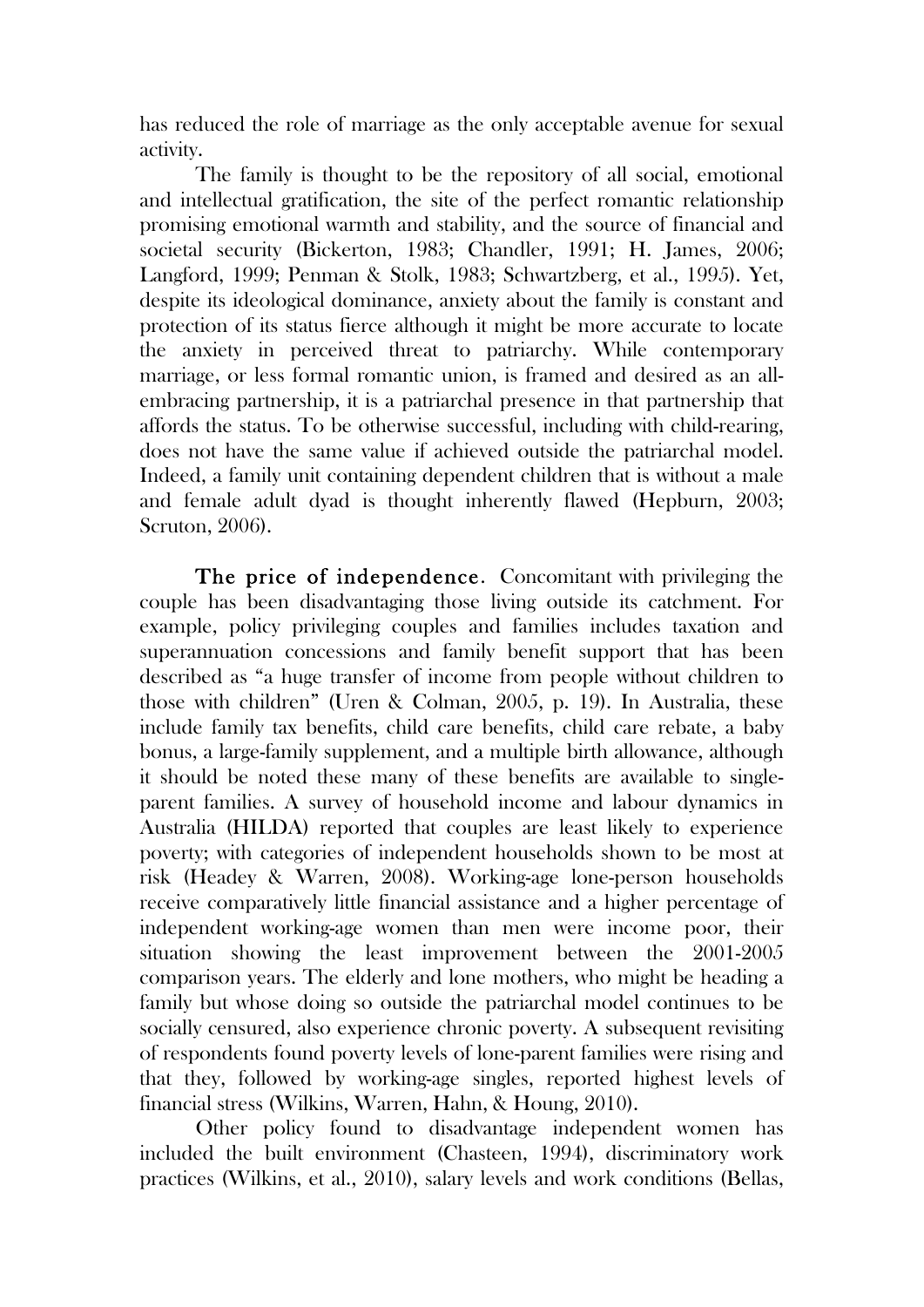1992; DePaulo, 2007). Discriminatory practices in the provision of goods and services include the single person supplement (or levy) applied to hotel and other accommodation costs, ineligibility of the independent for subsidised memberships where the second of a couple may join at a discounted rate, lower couple or family insurance premiums than for the independent, and exclusion from promotions rewarding couples or families.

The demand for relationship category is perhaps the most pervasive reminder of the independent woman's socially compromised status. With married the default option, the unmarried are regularly asked to selfclassify into sub-categories of independence for a purpose that is not always obvious. While such demographic categorisation may be applied to planning and providing social infrastructure, there are many instances where it is irrelevant; for example, when the information sought is actually how many incomes support a household to better assess a credit application, or when age and likelihood of use may better inform consumer research. Social classification allows society's ideological gatekeepers to exercise authority over how populations may be divided, who is allocated to which subdivision, and what this might mean for distribution of social resources (Beattie, 2007).

While independent women may be unaware of, even accepting as natural, the institutionalised discrimination described above, they are very aware of that experienced in social settings (see DePaulo, 2007b; Reynolds, 2008). The stigma of singleness is the corollary of a socially dominant ideology of marriage and family as the living arrangement of first choice (R. Bell & Yans, 2008). Independent women invariably report their feelings of exclusion from couples society, particularly evident following the loss of coupled status through separating from, or the death of, a partner (e.g., Amador & Kiersky, 1998; Brehm, Miller, Perlman, & Campbell, 2002; Byrne, 2008; DePaulo & Morris, 2004; Penman & Stolk, 1983; Stein, 1976).

## Ideological Validation

Over millennia, a primary mechanism for legitimising prevailing ideology has been organised religion that embeds notions of the naturalness of current social organisation in the omniscience of a cosmic power.

Prior to the Enlightenment, institutional religion was the source of knowledge and authority channelled from deities whose will mirrored the organisational structure of their believers and whose patronage favoured the strong (Armstrong, 1993; Baring & Cashford, 1991; Forth, 2008). Mythology validated political systems (Graves, 1973; Osborn & Burgess, 2004), past and present, and religious discourse dominated daily life. From the Enlightenment, science has sought the role previously played by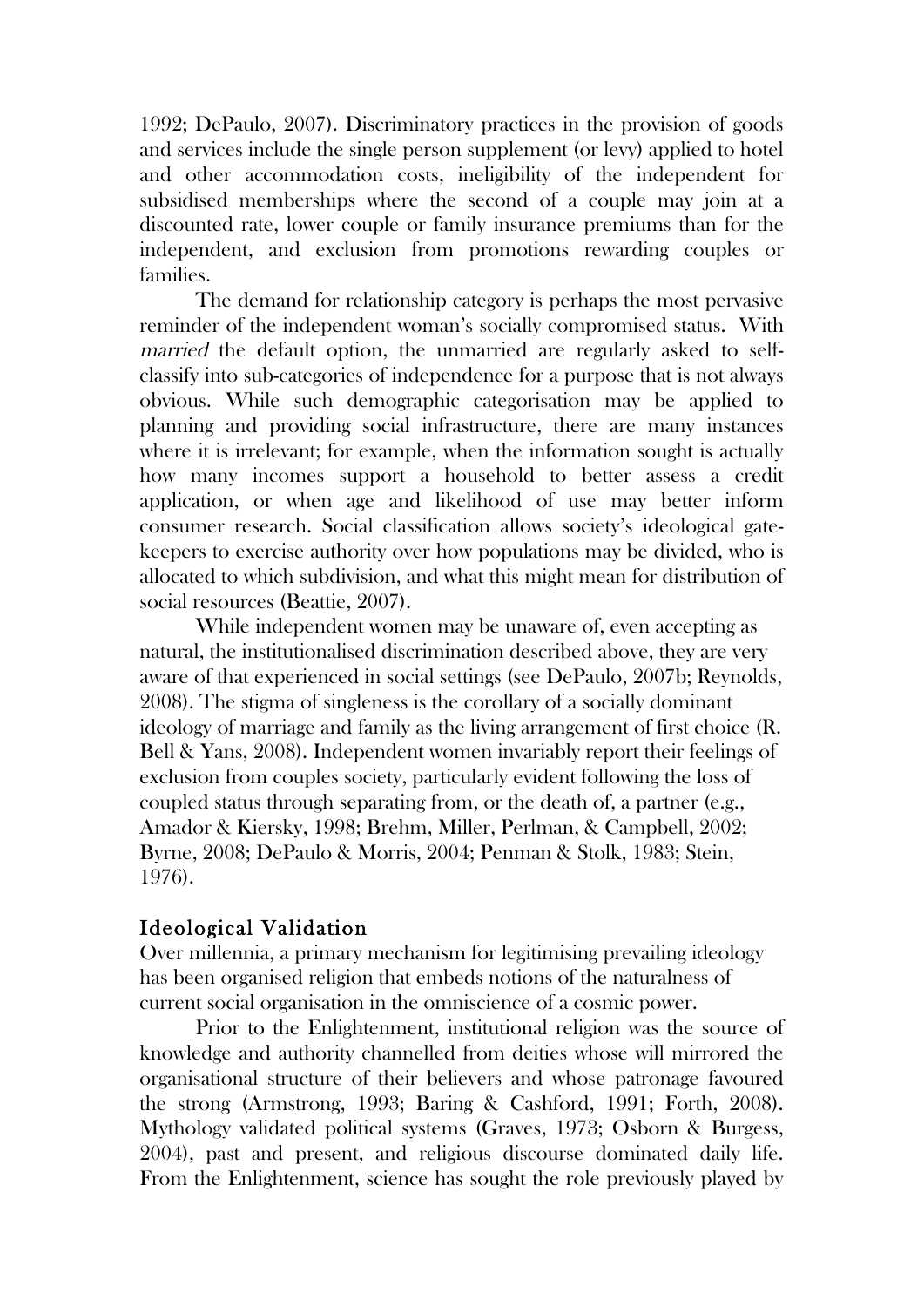religion in structuring social organisation although faith has not yielded easily to purported fact, as evidenced by the debate between theists and atheists in the first decade of this century.

Religious belief has two fundamental functions (arguably shared by science). Firstly, it provides an explanation of the mysteries of life and the afterlife, and of physical and social environmental events and features that otherwise have no obvious meaning, such as natural disasters or infectious epidemics. Further, it provides a means of trying to minimise these through propitiation to their creator. An example is the commonly reported bargaining through prayer at times of crisis where if God will allow or prevent something happening, the petitioner will or will not do something else. The second function of a religious system, referred to above, is to provide an ideological blueprint for social structure and organisation. This was originally achieved through interpretation of signs and symbols by the ordained, selected for their role by formalised ritual, revelation, or selfappointment. As a religious system becomes established, original interpretations are reinforced as precedents and built upon for succeeding generations of the faithful.

The universality of humanity's search for higher truth that gives meaning to our lives and worlds has interested scientists in the neurobiology of religious belief. Centres and pathways have been located in areas of the brain, associated with networks enabling intent and emotion, abstract semantics and imagery, that are activated by thoughts of God and religious experience and which are suggested to demonstrate an evolutionary adaptive function for religious belief (Kapogiannis et al., 2009; Snyder, 2008). That is, the behaviours manifesting religious belief work to support perpetuation of a social group and the genetic line of its individual members. While these behaviours generally are discussed in terms of morality and altruism (Snyder, 2008), they equally could be those that proclaim a group's superiority through its special relationship with a deity, or privilege individuals or a class of members within a group. These sorts of behaviours are likely to demonstrate aggression and hierarchical control rather than co-operative selflessness.

From the Enlightenment, the role of religion in regulating society waned as science moved "truth" from faith to fact. Science transcended the church as the holder of knowledge, ostensibly free of moral, political and social values (Riger, 1992), albeit with a new form of "fathertongue" (Smith, 1990) that continued to subjectify populations into familiar positions. For example, women's function as breeders and carers physiologically and psychologically unsuited for public life was legitimised (Morrow, 2000), predominantly by medical science (Harrison, 1995) that inflicted treatments that now might be regarded as punishment for women who failed to embrace their assigned roles (Ehrenreich & English, 1978).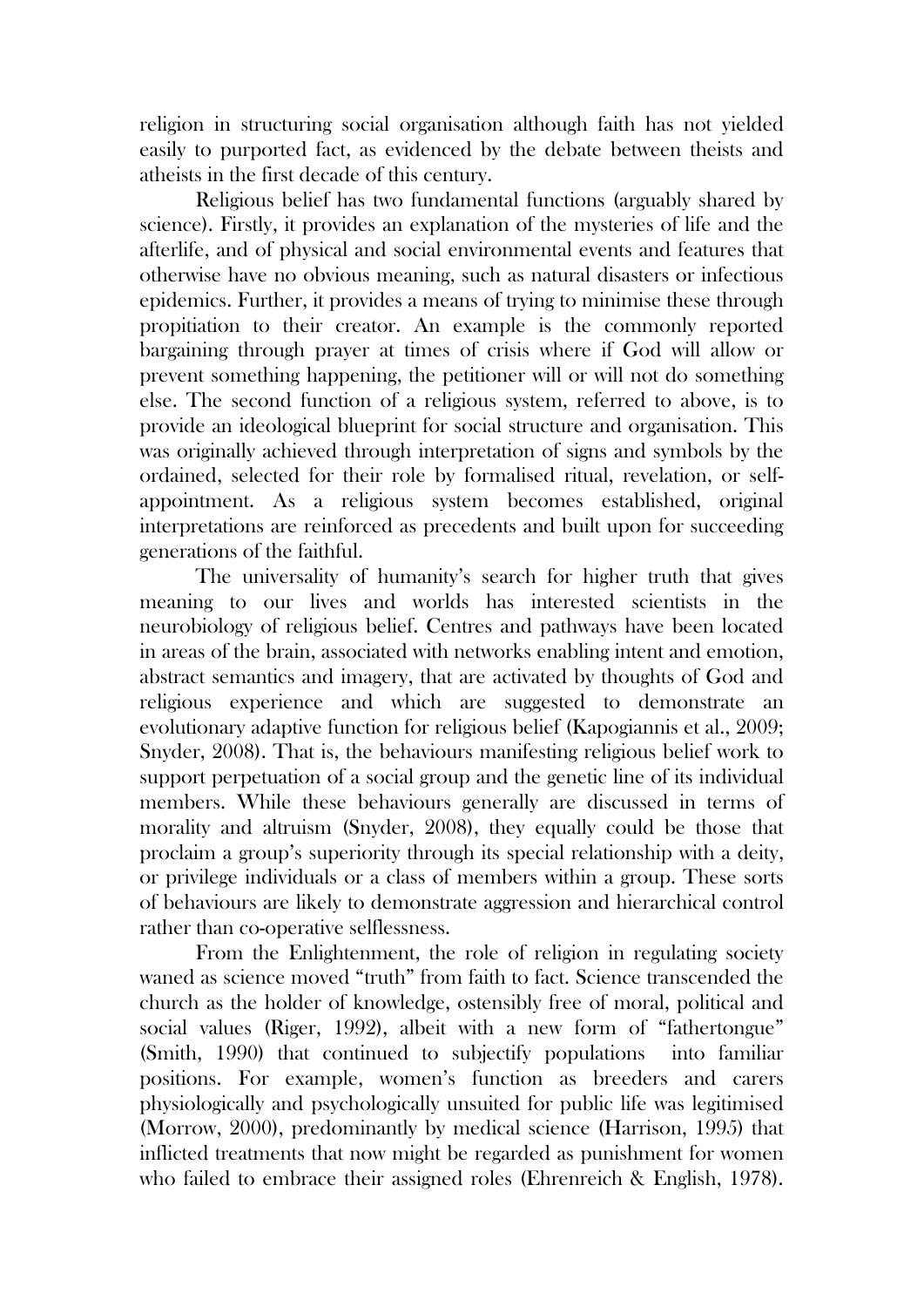As with religion, science assumed power over our everyday lives through its technologies (Walsh, 1988), discounting our experiential knowledge (Phillips & Jørgenen, 2002) by becoming the holder of truths, the new religion and justifier (Sampson, 1977).

Wellbeing studies. An example of science's continued normative function is that of wellbeing studies. Under this rubric, a body of knowledge has been developed about the health, happiness and economic benefits for the married, measurably more so for men (e.g., Brehm, Miller, Perlman, & Campbell, 2002; Flood, 2005; Gardner & Oswald, 2004; Gray, de Vaus, Qu, & Stanton, 2010; Hahn, 1993; Michael, Berkman, Colditz, & Kawachi, 2001; Stack & Eshleman, 1998; Wilcox, 2006) against which the single-again and, to a lesser extent, the always-single compare unfavourably.

Verburgge (1979) and Murphy and colleagues (1997) authored two very influential papers, both of which initially found always-single women to be the healthiest of all marital groups. However, to ensure consistency with "the conventional pattern of higher morbidity among the never married, compared with the married" (Murphy, Glaser, & Grundy, 1997, p. 163), both authors aggregated populations of always-single women in the general population with those requiring institutional care, so reducing the overall health status of always-single women to below that of their married peers. Verbrugge (1979) suggested non-institutionalised always-single women's health reflected contentment with their status and expressed surprise at the deleterious effect of marriage breakdown on women's health.

A higher incidence of ill health among the single-again is a common finding in wellbeing studies, attributed to (i) risky lifestyles associated with the assumed distress of their marital situation, (ii) pre-existing poor health that caused their marriage dissolution, and (iii) lack of caring and economic benefits of cohabitation (Murphy, et al., 1997; Verbrugge, 1979). Gardner and Oswald (2004) reported enhanced risk of premature death for widows, a population found to have higher risk of late life dementia if widowed at mid-life, than their already susceptible unmarried peers (Håkansson et al., 2009; Helmer, 2009). Contradicting these findings, a protective effect of living alone came from the Nurses Study (Michael, et al., 2001) and from an Australian report on loneliness (Flood, 2005), with the protective effect strongly associated with active engagement with community, family and friends.

A robust relationship was found between previously-married women's premature mortality, illness susceptibility and a range of distress indices that measured self-reported high stress levels, low social role value and low self-worth, the negative impact of which was exacerbated by low incomes (Gardner & Oswald, 2004). This research did not consider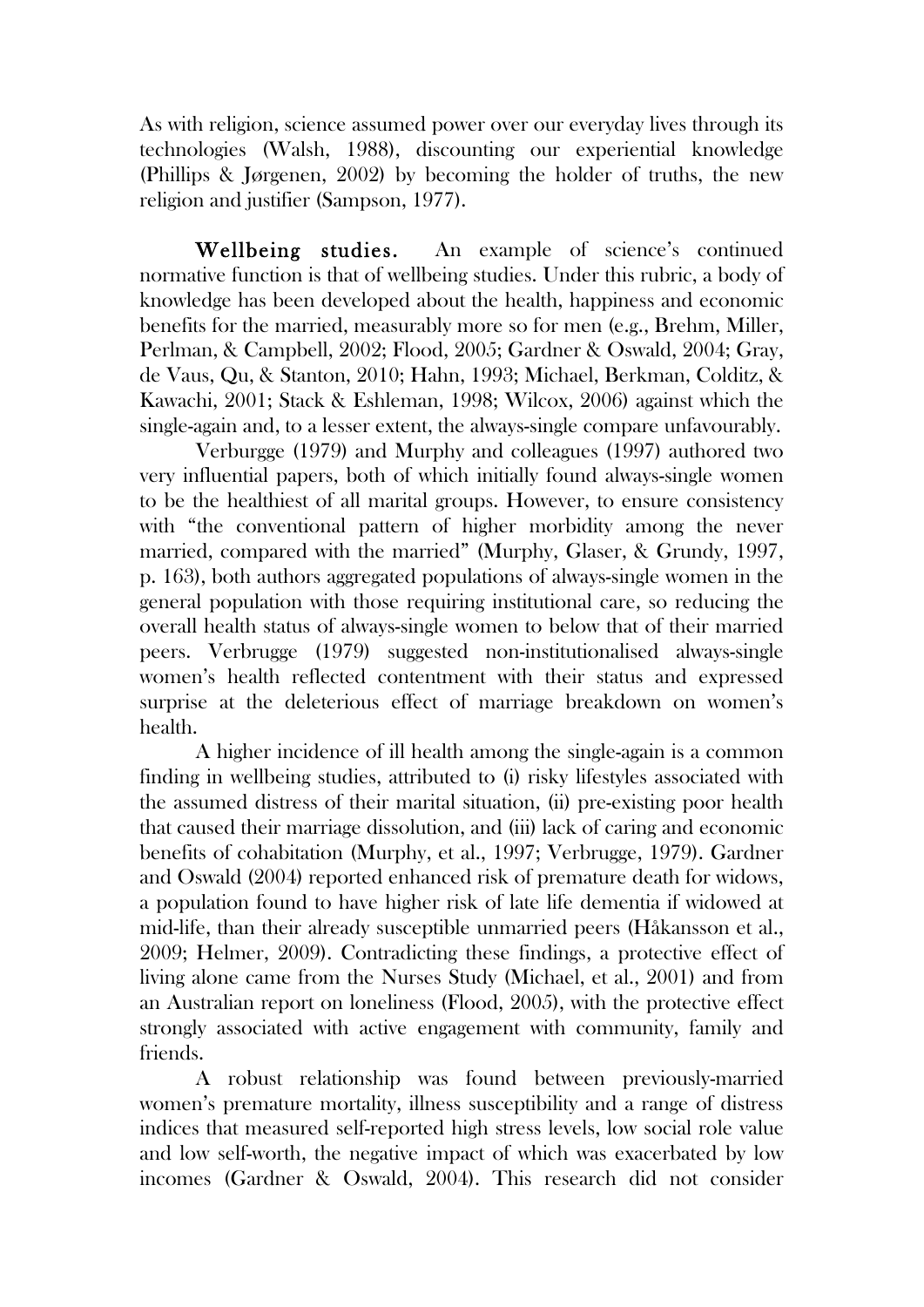attitudes to marriage as a variable although negative effects of marriage dissolution might be expected where individuals accept the ideological values governing social control and regulation ascribed to marital status and where adjustment of their social role was involuntary (Anson, 1989; Davidson, 2007; Thoits, 1992). That is, failure to retain, or resume, membership of a normative group with high social value would have greater deleterious impact on individual wellbeing for those unable to adapt to its loss.

In Australia, a survey of groups at extreme ends of a subjective wellbeing (SWB) index found that those with high scores were characterised as having high household income and an intimate partner (Cummins, Walter, & Woerner, 2007). Those at the low end were unemployed with very low income, and were not cohabiting, unless with dependent children. The exception was, contrarily, high wellbeing of widows including those on low incomes. The authors emphasised that no one characteristic could determine group members' wellbeing status, two or more working synergistically were needed. An earlier report from this source noted the high wellbeing status of financially strong lone dwellers (Cummins, Woerner, Tomyn, Gibson, & Knapp, 2005) and that "negative effects of separation and divorce can be substantially reduced by a decent household income" (Cummins, et al., 2005, p. 54). Financial security was also cited as a determining variable in married couples' wellbeing along with good health, both thought more likely to be found in marriage (Stack & Eshleman, 1998).

Partners provide the strongest support unless none is forthcoming, when lack of support from the person from whom it is most expected is the most damaging to personal wellbeing (Cummins, et al., 2005). Contrary to other findings (e.g., Flood, 2005; Michael, et al., 2001), the always-single were found to have less support than the married, and from fewer sources, a finding possibly explained by the results not being disaggregated by gender although it was noted that men's wellbeing was more like to be adversely affected by living alone, unlike their female peers who were suggested to be more resilient. Although the nuanced results in themed sections of the reports made overall summary very difficult, marriage was strongly supported as optimal for health and wellbeing with commentary such as "Living alone is a poor option for people younger than 66 years. It is likely that people with low wellbeing live alone either because they have recently broken from a relationship or because they cannot find a partner to live with them" (Cummins, et al., 2005, p. 86) and "What seems more clear is that not having a partner in middle-age is generally quite catastrophic for personal wellbeing" (Cummins et al., 2005, p. 87). Yet subsequent discussion of a U-curve in the always-single wellbeing data suggested the purported reduced wellbeing of the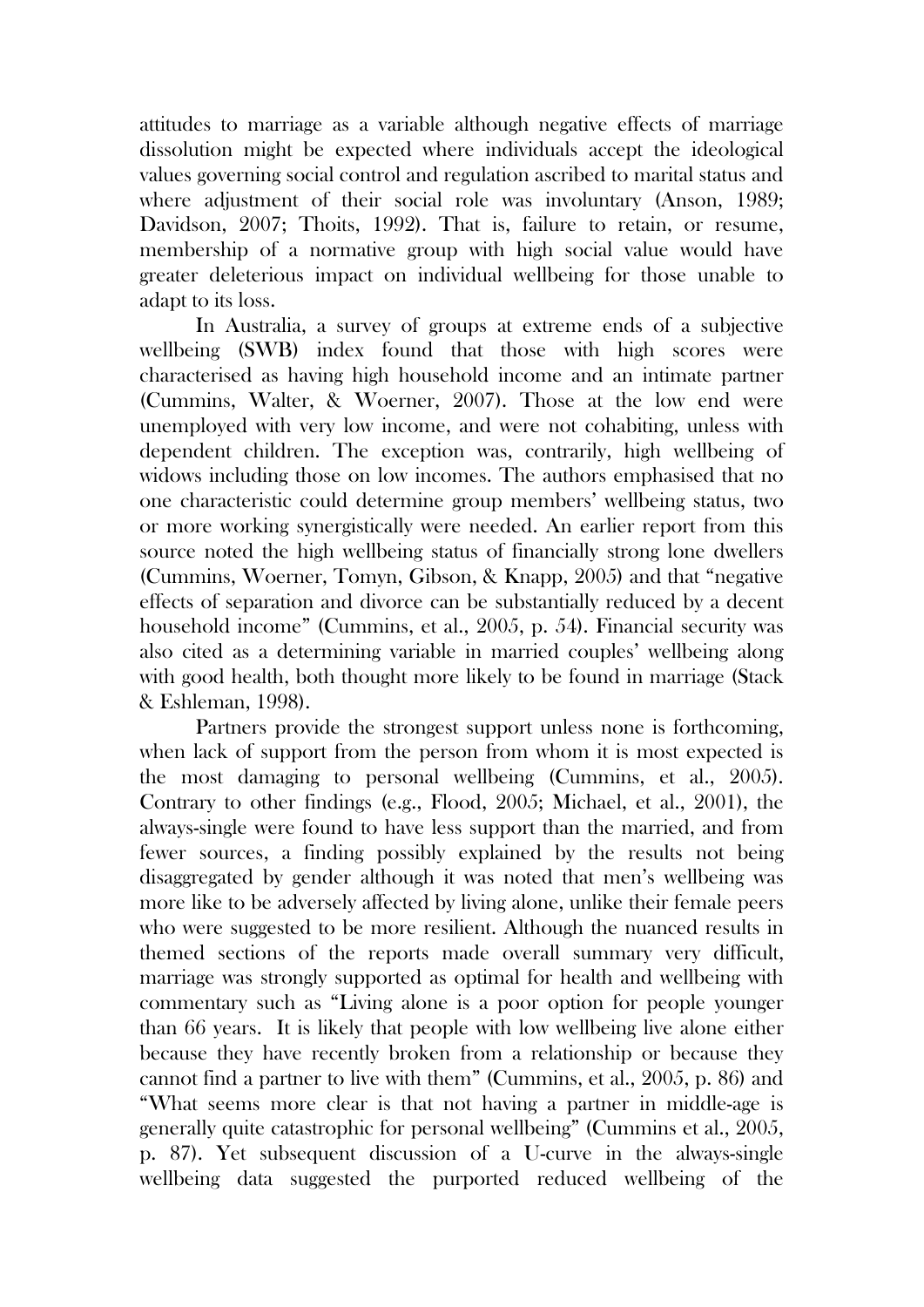unmarried at midlife may reflect the normative nature of coupledom during reproductive years that excludes the independent from mainstream (i.e., nuclear family) interests. The report also makes explicit that singleliving should not be thought due to personal deficit.

A similar conclusion could be drawn from a meta-analysis of SWB research that identified methodological limitations in the corpus, such as "the almost exclusive reliance on cross-sectional correlational designs with inadequate tests of causal hypotheses" (Diener, Suh, Lucas, & Smith, 1999, p. 277) or lack of independent corroboration of SWB. While noting that demographic variables contribute, at most, 20% of variance, a positive relationship between marriage and SWB was confirmed. However, that "the effects of marriage on SWB depend on how typical one's situation is in one's age cohort" (Diener, et al., 1999, p. 291) again points to the impact of compliance with an ideologically mandated couples culture on individuals' subjective assessment of wellbeing.

Social engagement and intimacy are well understood to be significant factors for individuals' health and wellbeing (e.g., Diener & Seligman, 2002; H. Lee, Jang, Lee, Cho, & Park, 2008). However, intimacy is more likely to be defined as a marital relationship than that with a platonic confidant (e.g., Brehm, et al., 2002), and the link between happiness and marriage assumed rather than demonstrated. For example, a regularly-cited paper seeking to explain a reduced correlation between marriage and happiness concludes "it is still not certain that marriage ever typically had strong positive effects on the personal happiness of married person in the United States, but it probably did, and if so, those effects apparently have waned considerably in the last few years" (Glenn & Weaver, 1988, p. 322) [emphasis added] before nominating an ideological shift to individualism as the cause. Failure to differentiate between marriages of high and lesser marital satisfaction masks a higher incidence of depression reported by wives, and husbands, in unsatisfactory marriages (Earle, Smith, Harris, & Longino Jnr, 1997; Kiecolt-Glaser & Newton, 2001; Ussher, 2011). Disparities in the literature that find greater happiness for always-single women have been explained as being a corollary of wives' disappointment in a marriage that fails to comply with egalitarian sex role performance (G. Lee, Seccombe, & Shehan, 1991), presumably subscribed to by wives but not their husbands. Such failed expectations and disinclination to support patriarchal gender relations are thought responsible for women's increasing reluctance to marry (Lewis, 2001). Another factor may be a reduced "economic imperative to heterosexuality and marriage" (Rich, 1980, p. 634), more prevalent in earlier times when marriage offered greater financial comfort for women than was possible from income levels thought appropriate for women living independently (Burns, 1986; Delphy & Leonard, 1992; Hahn, 1993).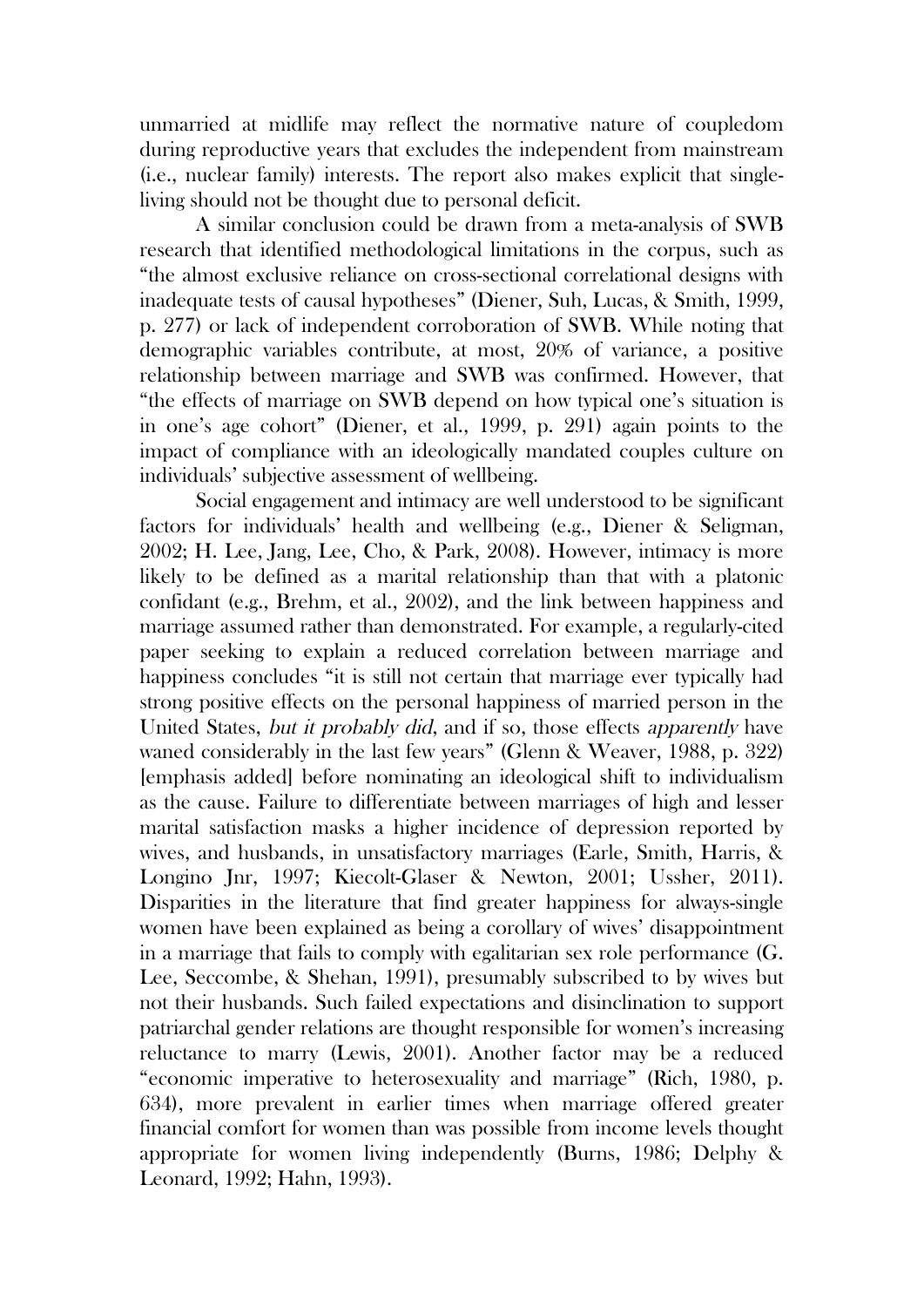Disagreement is evident between supporters and doubters of marital advantage about the degree to which again- and always-single people enjoy social support and engagement, the former conflating lone living with loneliness. With solitary pleasures defined as a cultural sin (Pamuk, 2007), the ascription of loneliness has a markedly moral significance to do with how individuals should be living and when they should feel lonely (Wood, 1986). Despite evidence that women living alone report no significant difference in support and friendship to that of their cohabiting peers (Flood, 2005), their domestic situation in itself signifies distress to marriage proponents. Yet the behaviours important to intimate friendships are similar to those of romantic relationships (Oswald, Clark, & Kelly, 2004), with, arguably, friendships more likely to satisfy emotional need (Taylor, et al., 2000) than a possibly unattainable conjugal ideal (Gillis, 1985; Langford, 1999). Of greatest significance for their wellbeing may be a sense of mastery and control over their lives enjoyed by those who have chosen to live independently (Keith, 2004).

Possibly because of the design limitations mentioned above, SWB studies rarely discuss factors that may mitigate findings of marital advantage. For example, the adverse effects on women's well-being brought by marital dissolution are comparatively short-term, associated with the immediate effects of their changed status (Feldman, Byles, & Beaumont, 2000; Mastekaasa, 1994). One study found that two years after their divorce women reported less depression, less anxiety, less alcohol consumption, fewer health problems, increased pride in their financial and emotional independence, and greater happiness than before (Morrow, 2000). Less positive outcomes of coupledom include a "broken heart" phenomenon that sees elevated mortality immediately following the death of a spouse (Jagger & Sutton, 1991; Shek, 2003) implying an interdependence that carries risks along with benefits. For the unhappily married, the purported benefits of marriage are replaced by misery and adverse health status (De Vogli, Chandola, & Marmot, 2007; Kiecolt-Glaser & Newton, 2001). Another study found long-term adverse effects including feelings of social isolation for older divorced women who remarried, more so for those who did not remarry or who had been widowed (Gray, et al., 2010). However, the authors interpreted the greater wellbeing for the woman who did not remarry as a process of "habituation" (i.e., a numbing of the distress), rather than an embrace of independence.

The authors of a report of an eight-decade long study of health and longevity found "a huge difference" (Friedman & Martin, 2011, p. 117) when their findings of the impact of in/ter/dependence were further analysed by sex. It seems that "women who could thrive in a good marriage tended to stay especially healthy, but many of the rest were better off single" (Friedman & Martin, 2011, p. 119), describing advice that marriage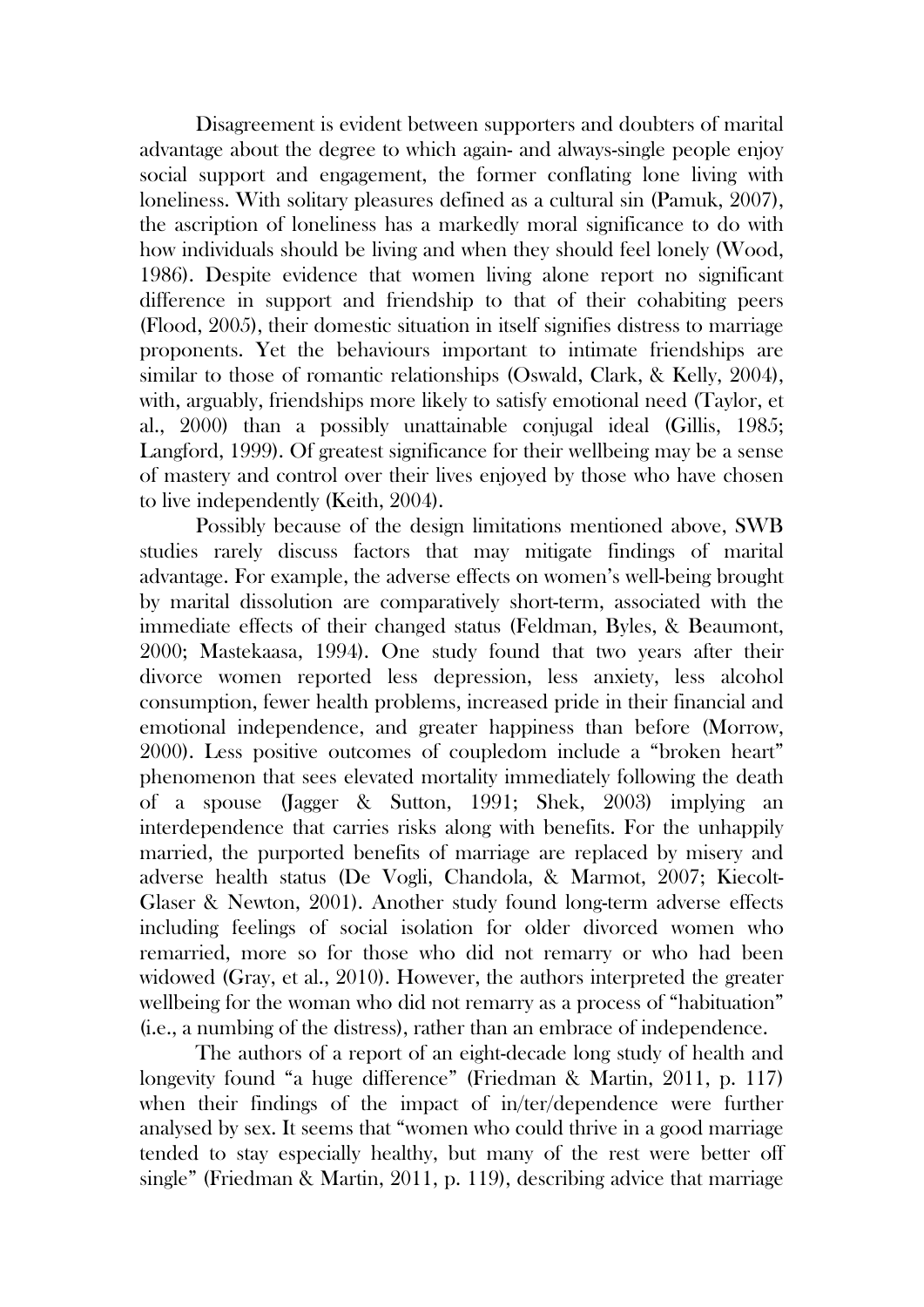was necessary for longevity as flawed, incomplete and its role in health severely distorted if used as an independent variable. For example, women who divorced and stayed independent enjoyed greater longevity than those who remarried, as did the always-single.

In her review of wellbeing studies, Bella DePaulo describes in depth the assumptions and methodological flaws in the studies promoting marriage for individuals' health and wellbeing (DePaulo, 2007). These include the exclusion of the unhappily and once-married from research populations of the currently married (the other side of the coin described above where the unmarried in institutional care are included in populations of the always-single) to validate claims for the benefits of marriage, evidence that happiness ratings rise around marriage then return to pre-marital levels, the greater reliability of data from longitudinal rather than snapshot studies, and that women's health seems to remain independent of in/ter/dependence status.

As can be seen, rather than marriage per se, it seems likely that associated wellbeing is determined more by the degree to which individuals subscribe to the couples culture and their ability to resist systemic devaluation of their lifestyle choice should this deviate from patriarchal prescription. By this I mean that women whose marriage has ended involuntarily through the death of their husband or by an unwelcome divorce may be adversely affected by the loss of a social identity that they valued for the inclusion it afforded to the ideologically mandated couples culture. For women whose identity is internally grounded, independence has a value that protects against any personal sense of inadequacy associated with their in/ter/dependent status. However, the example of the wellbeing field demonstrates the drive by science to protect the institution of marriage by "proving" interdependent privilege and independent pathology.

## Ideological Adaptation

Integral to capitalism's growth is its increasing dependence on women's labour and commodity consumption (Mohanty, 2003). Liberated from inevitable domestic servitude by contraception, education and vocational availability, Western women have increasingly entered the paid workforce and assumed independent consumer status. Concomitant with capitalist growth has been the emergence of a neoliberal ideology that privileges the market, privatisation, deregulation, consumer choice and individual autonomy over community. While the coexistence of individualism and family values may seem antagonistic, it could be argued that, functionally for capitalism, the family is an individual marital consuming unit rather than an extended network of DNA-linked relationships. Further, discourse of choice, diversity and individuality has been coopted in the service of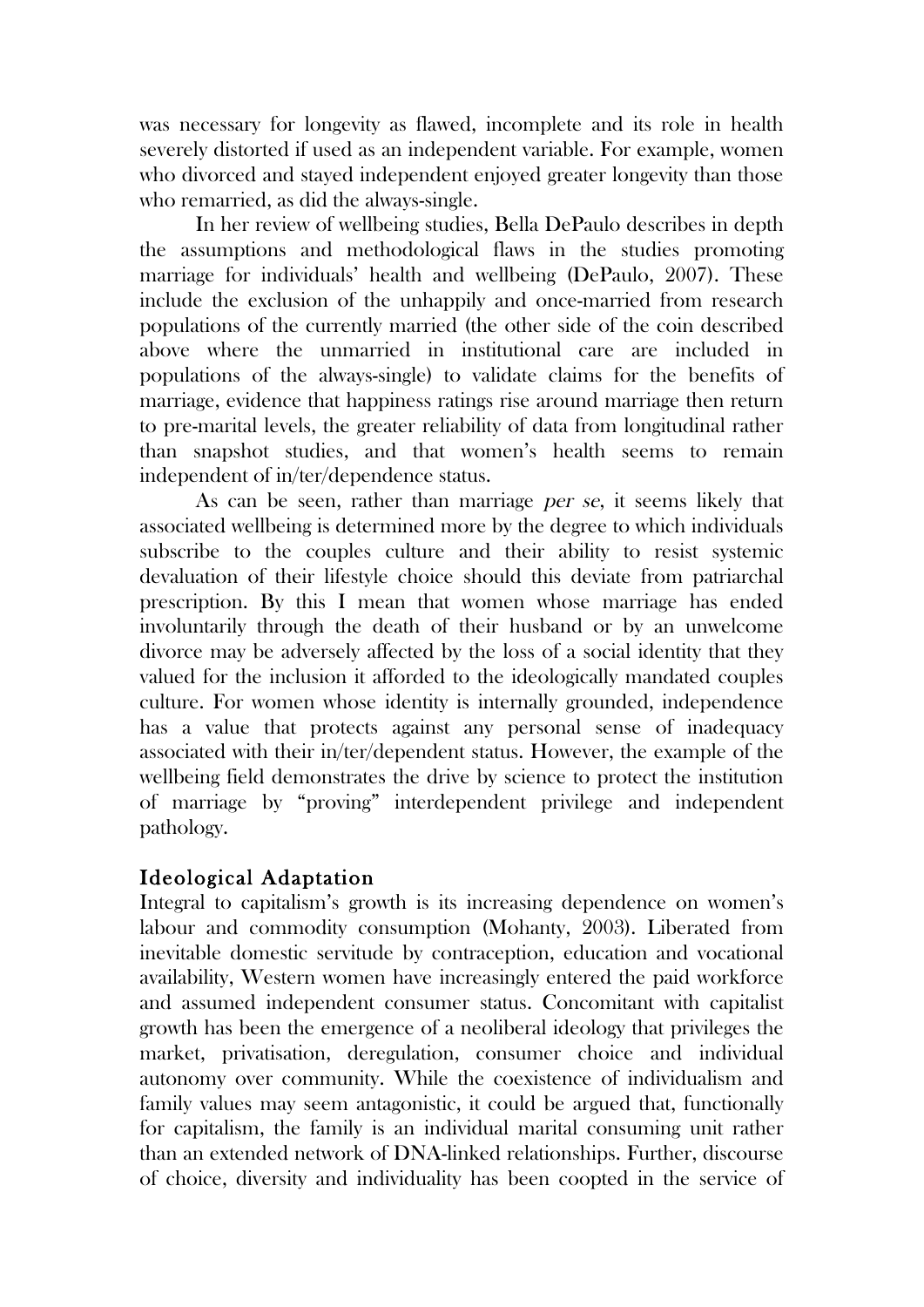consumption and is manifest in the range of domestic arrangements, such as blended or same-sex unions, rendered acceptable by their approximation to the heterosexual nuclear family (Budgeon, 2008; McRobbie, 2009).

The rise of neoliberalism, and an associated increase in women's financial independence that supports their self-sufficiency, has seen marriage redefined as a romantic partnership of equals, evolved from previous models of wife as subordinate helpmeet to husband provider. Patriarchy's response to women's elevated status, however, has been to exploit and subvert the advances made in the past decades (Faludi, 1992).

One strategy to perpetuate patriarchal gendered relations has been cultural hypersexualisation, an inflated discourse that pervades all public space. Romance and the search for love have declined in competitive potency against the rise in women's educational and vocational aspirations (Rudman & Heppen, 2003). They have been replaced by a discourse that defines sexual attachment as a physiological necessity rather than capability and sexual activity a recreational pursuit, guided by media depictions of sexual performance (aka love) that privilege male power (Cancian, 1986). Evidence from the medium of popular music includes increased sexual display by female performers, through pornographic imagery, over the past decade (Levande, 2008). Lyrics across all genres are dominated by themes of male power and the objectification of women, with women's identity linked to sexual attachment to the extent of self-devaluation to maintain that attachment (Bretthauer, Zimmerman, & Banning, 2007). The irony, at a time of their greater participation in society, may be that women have internalised the male gaze as an organising behavioural principle, now believing that their pseudo-masculine attitudes about recreational sex are self-generated, signifying equality and freedom (Gill, 2003). Yet models of current feminine and masculine sexual behaviour may be no more than an adaptation of the gendered patterns of social organisation that maintain patriarchal authority and interests. If there is less financial need for the independent woman to seek masculine support, hypersexualising the social world provides an alternative mechanism for keeping the female gaze on coupledom, and the status it affords (Hollway, 1984). It also perpetuates continued subordination of women (Levy, 2005) through, particularly, independent women's compliance with this definition of freedom that pathologizes sexual restraint (McRobbie, 2009), signifying a very limited liberation (Foucault, 1980).

In her review of theories explaining the omnipresence of sexuality in contemporary Western culture, Attwood (2006) lists a series of signifiers for women's sexual expression: sex is stylish, a source of physical pleasure, a means of creating identity, a form of body work, self-expression, a quest for individual fulfilment (Attwood, 2006, p. 86). Women's sexual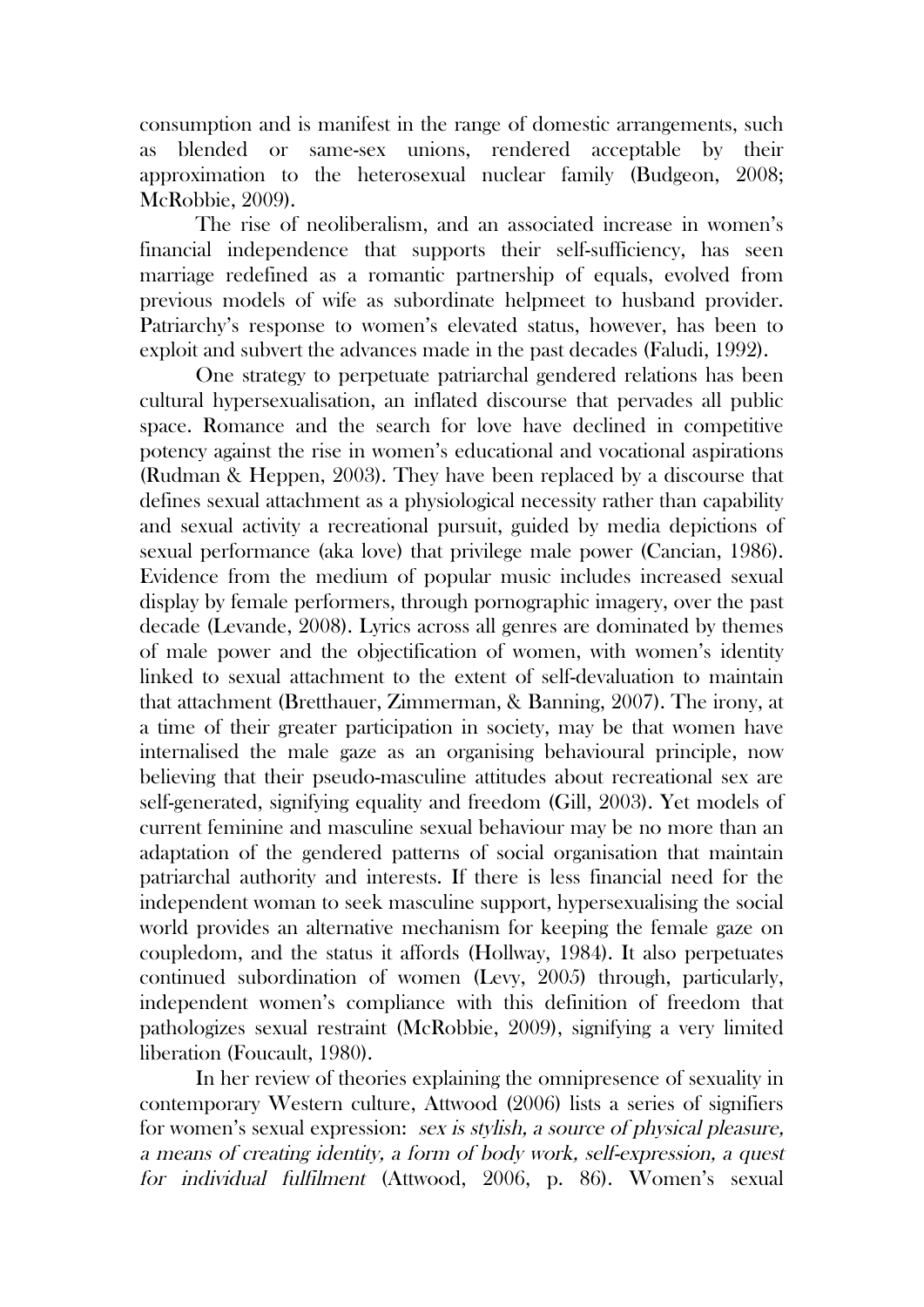desirability, circumscribed by cultural markers for appearance and behaviour, has become an important measure of their value; their sexual disinhibition a product of aspirations to an adult status still defined by masculine standards (Levy, 2005). As Gill (2003) reminds us, definition of women's heterosexual expression remains the province of men, even as demonstrating their lust-worthiness remains the province of women (Levy, 2005). The sexual desire of women deemed unattractive by appearance or age, or a preference for celibacy, attracts negativity across all media that transmits and reflects social mores. This extract is from crime fiction.

Girl? She's pushing forty, make-up not quite concealing the fan of lines flanking each eye, such marks of age seeming all the more pronounced by her trying to act like she's still twenty-two… trying to look like she belongs among the lads-mag spank-bank nymphettes, but managing instead to resemble their embarrassing aunty, the one who is single, increasingly desperate and whose lack of a significant other is most manifest in her having nobody to tell her she shouldn't dress like that any more

(Brookmyre, 2006, pp. 79-80)

Although there is academic debate about whether sexual uninhibitedness reflects a neoliberal discourse of women's choice and freedom or a return to the female objectification feminists identified and contested in previous times (Evans, Riley, & Shankar, 2010), it is inarguably to male advantage that women understand their value to be their sexual attractiveness to men. While the options afforded individuals by neoliberalism to "be anything you choose" ('Jane' in Walkerdine & Bansel, 2010, p. 495) have widened the range of subject positions possible, that of being sexually attached remains mandatory for social inclusion.

#### Summary

The above discussion considered the function and adaptability of patriarchal ideology in relation to regulating possibilities for independent women and some of the mechanisms instrumental in its perpetuation. The cultural imperative to couple should see independent women rendered dysfunctional by self-pity, self-doubt and self-criticism (C. Anderson, et al., 1994), adversely affected by the pity and patronising attitudes of the interdependent (DePaulo, 2007; La Barre, 1972). Yet, always-single women in the general population report high levels of health and wellbeing. Many widows choose to remain so (Talbot, 1998) as do many single-again women (de Vaus, 2004b) after the trauma of their relationship ending has passed. Why, then, is relational independence not a desirable cultural option for women? Further, why is it targeted with